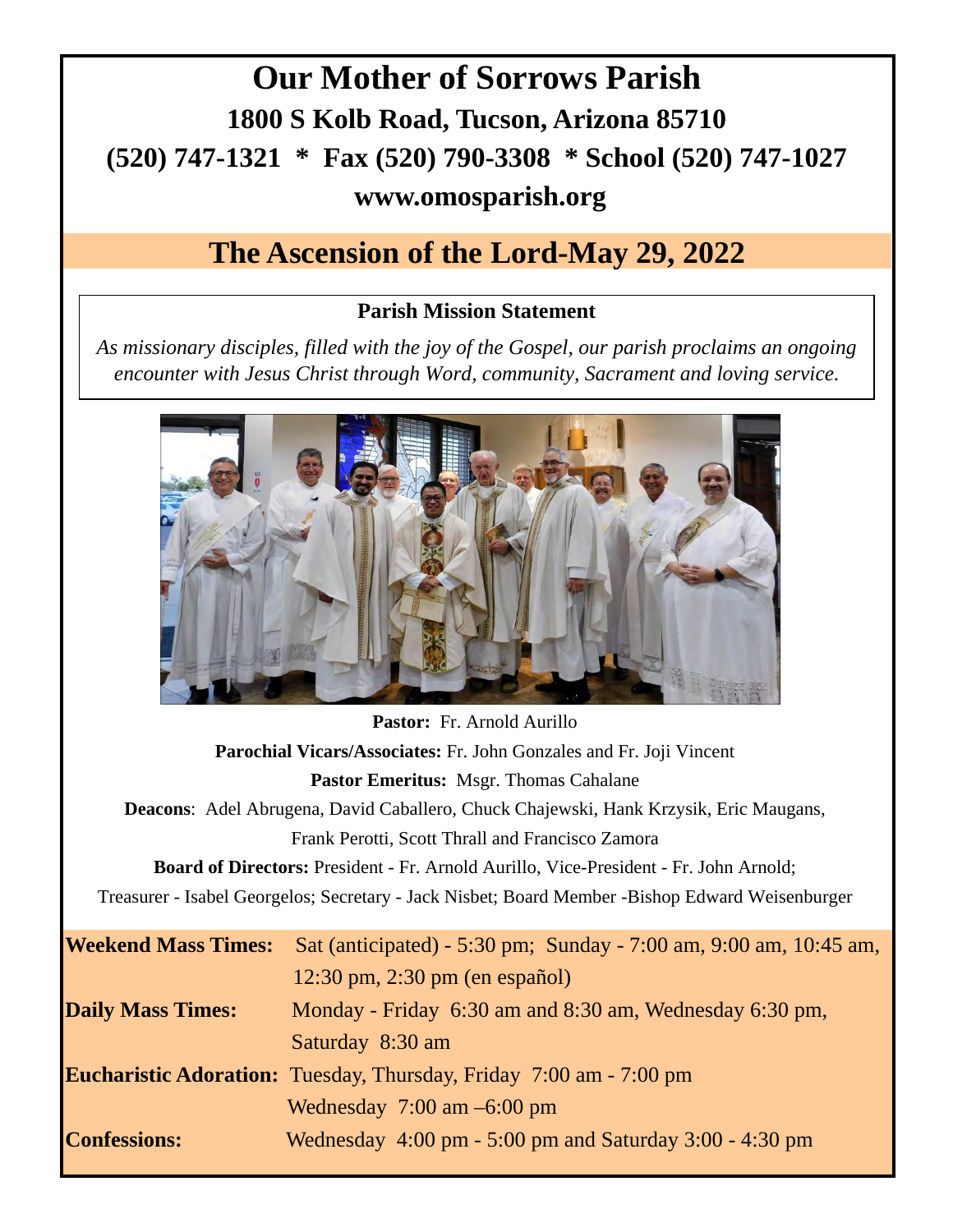

|                       |                                               | <b>Welcome to Our Mother of Sorrows Parish!</b> |                                     |  |  |
|-----------------------|-----------------------------------------------|-------------------------------------------------|-------------------------------------|--|--|
|                       | If you need assistance, please contact us at: |                                                 |                                     |  |  |
| <b>Parish Office:</b> | 520-747-1321                                  | <b>Monday-Friday</b>                            | $8:00 \text{ am } -5:00 \text{ pm}$ |  |  |
| <b>School Office:</b> | 520-747-1027                                  | <b>Monday-Friday</b>                            | $8:00 \text{ am } -3:00 \text{ pm}$ |  |  |

### **PARISH STAFF**

### **Pastor**

*Fr. Arnold Aurillo-frarnold@omosparish.org* 

### **Pastoral Associate**

*Fr. John Gonzales-frjohn@omosparish.org* 

**Pastoral Associate** 

*Fr. Joji Vincent-frjoji@omosparish.org*

### **Business Manager**

*Steve Contreras—scontreras@omosparish.org* 

### **Office Manager/Bulletin Editor**

*Cindy Phillips-cphillips@omosparish.org* 

### **Adult Faith Formation**

*Melinda Caballero-mcaballero@omosparish.org* 

### **Liturgy/Music Coordinator**

*Lyn Bulski-lbulski@omosparish.org* 

### **Religious Ed Director/ Social Concerns**

*Laura Stehle-lstehle@omosparish.org*

### **Ministry Volunteer & Compliance Coordinator**

*Sylvia Ramirez-sramirez@omosparish.org*

### **Youth Ministry**

*Kim Sisson-ksisson@omosparish.org* 

### **Hispanic Ministry Coordinator**

*Rocio Zamora-rzamora@omosparish.org* 

### **Finance Department**

*Renise Rodriguez –rrodriguez@omosparish.org Linda Welsh –lwelsh@omosparish.org* 

### **Facilities Manager**

*Jose Reyes-jreyes@omosparish.org* 

### **OMOS SCHOOL**

**Principal** *Shakenya Gholson-sgholson@omosschool.com*  **Vice Principal** *Valerie Ramirez-vramirez@omosschool.com*  **Scholarship Manager** *Roxanna Loreto-rloreto@omosschool.com*  **Office Manager**  *Aydee Felix-afelix@omosschool.com*  **Administrative Assistants** *Gabriela Martinez-gmartinez@omosschool.com Celina Castillo-Escamilla-ccastillo@omosschool.com* 

## *First Fruits Giving*



**This week's actual stewardship of \$24,024 was \$5,241 above the budget weekly average of \$18,783. The Parish is 5% above the budget. Thank you all for your faithful and sacrificial support of the parish.**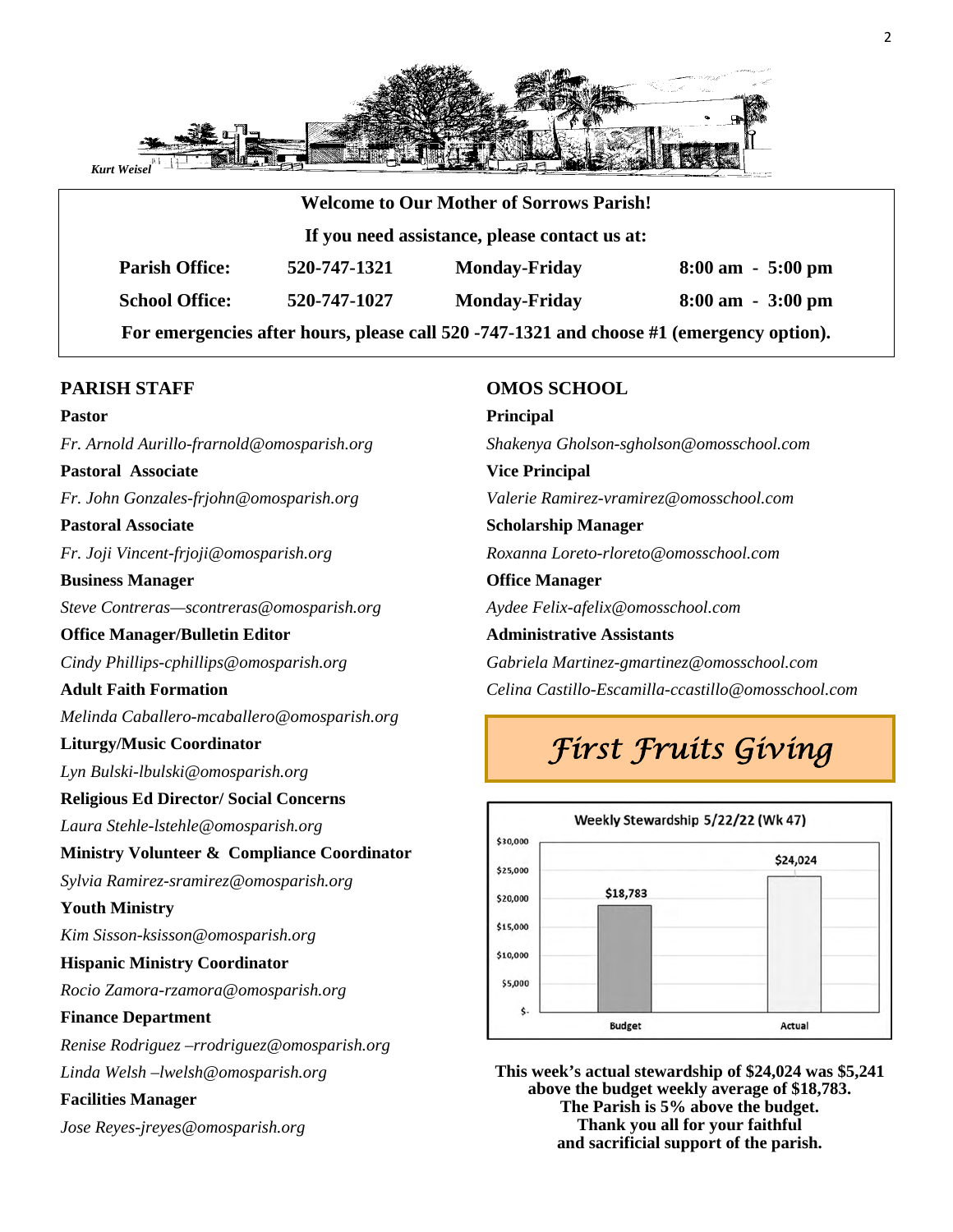## *Pastor's Corner*

**Reflection:** In the Gospel account of the Ascension this Sunday, Jesus tells the Apostles to preach the Good News to all the nations beginning in Jerusalem. Throughout Israel's history, Jerusalem was the place to which people came, the spot where they gathered and the center of the Jewish faith. Here, Jesus commissions the apostles to gather in Jerusalem for the Holy Spirit and then to go to all nations with His message and grace. Early traditions have recorded the various places to which each of the Apostles were said to have gone and fulfilled their missionary work.

For us today, we need to take to heart Jesus' words and commit that we must be responding to do the work of evangelization -making Christ known, giving Him the true witness, and living the Truth. We should not be preoccupied with identifying signs of Christ's return. Rather, we must embark to do God's work. And the Church that we belong to is inviting us to hold up Christ for the world to see through our words and deeds.

Ascension was not a departure ceremony but the beginning of a new way for the Apostles and for us now to be part of Christ and His work. If we do this, then, Ascension is truly a meaningful event for us.

**OMOS Vacation Bible School:** I am excited for those who have kids going into grades 1-6 to participate this important faith activity. This will take place on June 13<sup>th</sup> to 17<sup>th</sup> at the Parish Activity Center from 8:45am – 12:00pm. This year's VBS Program is called "Rocky Railway". Here, children explore Jesus' power and how they can trust Jesus to pull them through when life feels like a valley or a mountaintop. Register now as we are limited to 50 students. It's a first comefirst serve basis. We also need adult volunteers. Please contact Laura Stehle at 520-747-1321.

**Laudato Si' Week:** I would like to extend my appreciation to the Laudato Si Core Group for the hard work and dedication they have given in order to highlight the Encyclical's anniversary. The Rosary and Benediction last May  $24<sup>th</sup>$ were moments of grace for everyone who came and participated. I hope and pray that we all commit to protect all forms of life and be good stewards of the home God has given us. We are part of God's PLAN(NET)!

**Pentecost is Coming:** We will be celebrating the Birthday of the Church – the Pentecost Sunday! On June 4<sup>th</sup> at 5:30pm Mass, I am inviting you to please come and celebrate a special liturgy with additional readings to highlight the importance of the liturgical event. We will have readings and songs in different languages to convey the message that we are united in our diversity. Please be present and be open to the indwelling of the Holy Spirit in each of us.

**OMOS Graduation:** On May 23<sup>rd</sup> I celebrated the Mass of Thanksgiving for our 8<sup>th</sup> Graders with their families, relatives, friends and the whole OMOS School Family. My heartfelt gratitude goes to the faculty and Staff of OMOS School for their dedication and hard work to accompany all our  $8<sup>th</sup>$  graders aas they finish their years of formation, preparing them to face with confidence the next level of their academic life. It is, indeed, a bittersweet moment for all of us to see them leave the portals of our OMOS School. But, we know for sure that we have prepared them well and we are praying for all of them that they will all be successful in their life's journey. In my homily, I asked them to let their "Eagle" in them fly and soar high. I encouraged them to DREAM big in order to keep being motivated and inspired. They must have **D**irection in life. Be **R**esponsible. Be **E**ngaged in every learning opportunity. **A**ct on their plans and resolutions. And **M**ove forward to realize the DREAM. I am very grateful to Jessica Cox for sharing her story and for inspiring our Graduates. Congratulations, Graduates 2022!

**Tragedy in Ovalde, Texas:** As I celebrated the Mass this past Wednesday with our preschoolers present, I said a prayer of thanksgiving that they were safe and could go home to their parents that day. I then prayed for the victims of the mass school shooting in Uvalde, Texas. My heart is filled with such sadness and compassion for the families and friends of those lost is another senseless shooting tragedy. I am reminded of Psalm 34:10-"The Lord is close to the brokenhearted; and those who are crushed in spirit he saves."

**Memorial Day:** A reminder from Bishop Edward Weisenburger that there will a Holy Mass celebrated on Memorial Day, this Monday, May 30<sup>th</sup> at Holy Hope Cemetery at 8:30 am

*May God bless you more abundantly and keep you all safe!* 



Yours in God's love, Fr. Arnold Aurillo

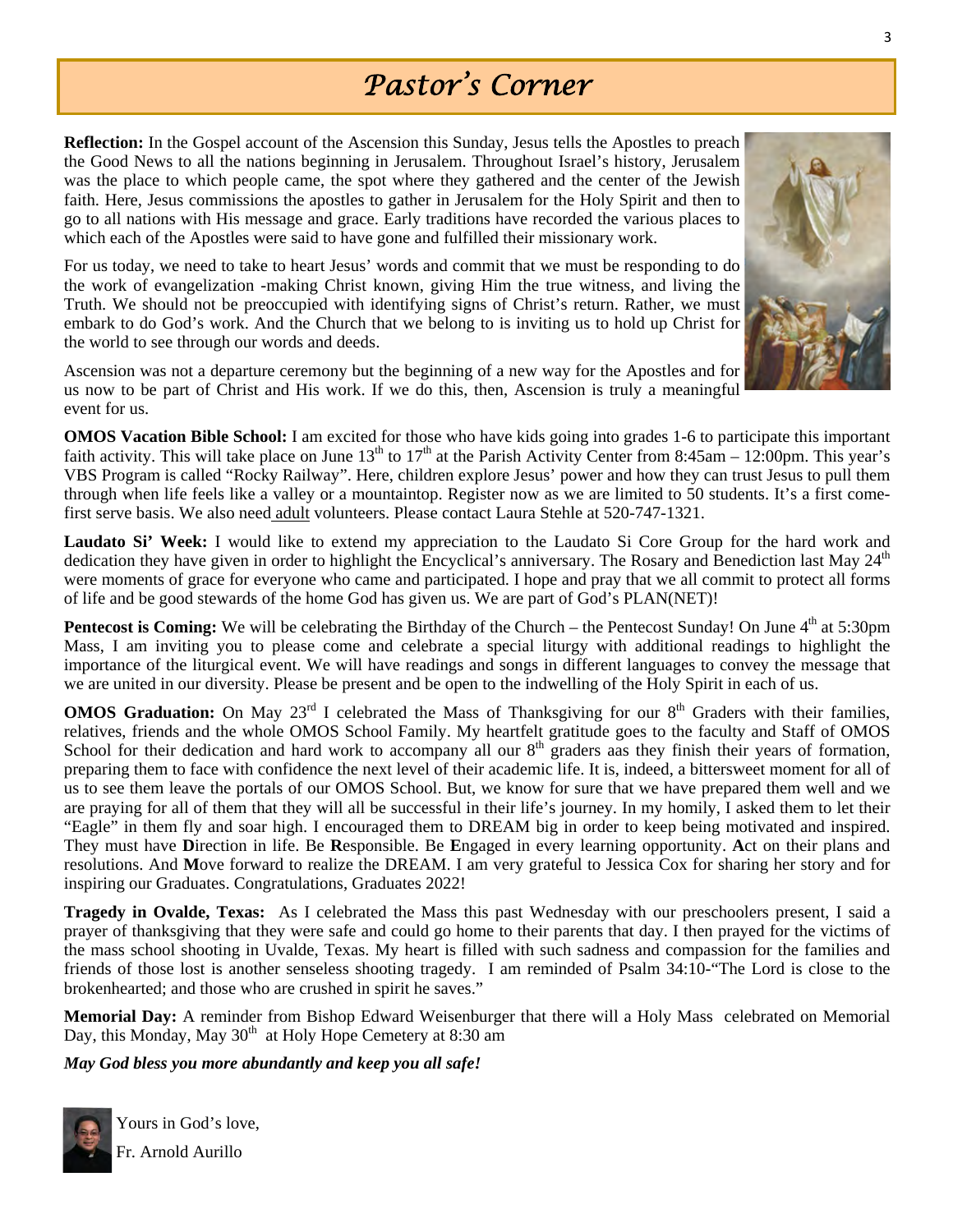## *Christian Education/Formation*

## *Scripture Reflection* **OMOS**

### **The Ascension of the Lord, May 29, 2022**

*Acts 1:1-11; Hebrews 9:24-28, 10:19-23; Luke 24:46-53*

 Picture yourself at the foot of the mountain, looking up at the clouds, where Jesus has just lifted himself up and is gone. The Apostles are there, looking up as well. How do you feel?

 The Apostles were surprised, shocked and unsure what to do, even though Jesus had just told them to go back to Jerusalem and wait for the Holy Spirit. Suddenly, two men, dressed in white, appear and ask, "why are you all are looking up at the sky? This Jesus has been taken up from you into heaven." Like at Easter, they needed prodding from some messengers from God.

 The Apostles then go back to Jerusalem, where they spend time in the Temple praying and praising God. Funny, how they're not so afraid to be in the Temple, isn't it? Even though the Holy Spirit hasn't come to them yet, spending time with Jesus has strengthened them.

 We are also strengthened by spending time with Jesus. Today is day three of the Novena to the Holy Spirit. It's not too late to start in. This is the first novena. The Apostles were waiting for the Holy Spirit and were praying. We're still waiting for the return of Jesus.

We have lots to pray for – thanksgiving, praise, requests, or guidance. The Lord is always listening. He always answers too. Yes, no, or I've got something better in mind. Maybe that's not what we want, but the Lord knows best because He knows what is going to happen down the road. It's not always easy to accept, but if you look back on your life, you will see that the Lord was with you and was supporting you the whole way.

 So, back on that mountain, watching Jesus ascend into heaven, how would you have felt? Lost? Surprised? Or joyous? Probably that and a lot more! Take some time with Jesus and think about it. And keep praying. He's listening.



**Vacation Bible School**  Dates: June 13-17

8:45am—12:00 noon

VBS is for children going into grades 1-6 and puts kids on track for trusting Jesus! At Rocky Railway, kids explore Jesus' power and how we can trust Jesus to pull us through when life feels like a valley or a mountaintop. Registration forms are available in the literature rack in the back of the church, at the Parish Office and on the parish website. As of now masks are optional but for everyone's safety registration is limited to the first 50 students. For additional information or to volunteer contact Laura Stehle, 747-1321, lstehle@omosparish.org.

**Adult Volunteers Needed** — Adults who enjoy working with and sharing their faith with children are needed as Station Leaders. **Our Crew Leader openings for Junior and Senior High School students are filled.**

### **PLEASE HELP FEED OUT CREWS!**

Chew Chew Snacks is a big part of the learning experience at VBS. Your help with the snacks is greatly needed and appreciated.

Items needed:

Granola Bars (please not chocolate covered) Twizzlers Pull 'n' Peel Ropes Sandwich size resealable plastic bags Cocoa Krispy Rice Cereal Oreo Cookies (original flavor) Honey Wheat Pretzel Twists Vanilla Frosting Bags/Pouches Mini-Marshallows Graham Crackers Whipped Topping Fruit Snacks

Capri-Sun



All donations for VBS are greatly appreciated and should be dropped off at the Parish Office. Cash donations will help purchase fresh fruit and any items that are in short supply. Note —we have refrigerator and freezer space for items requested.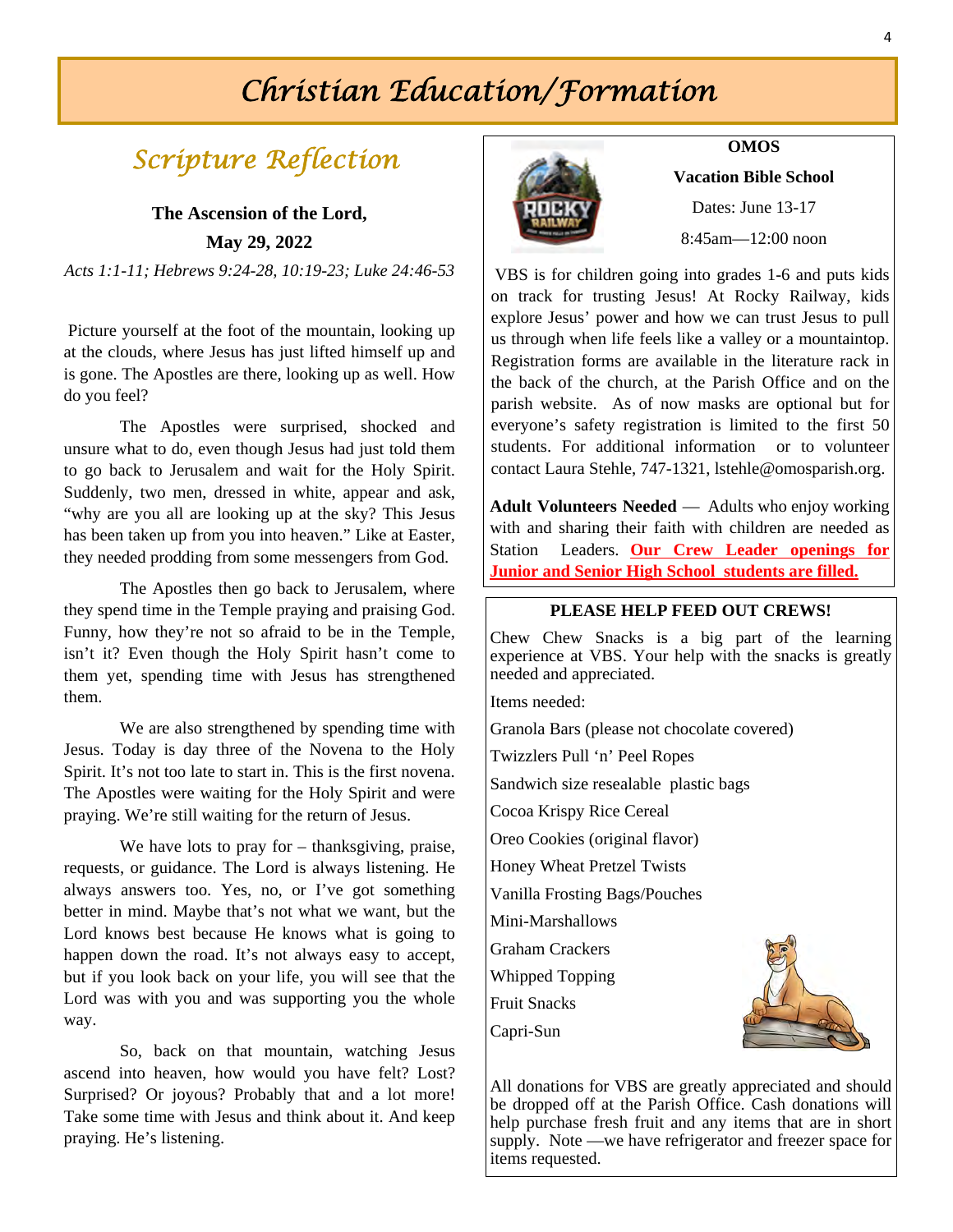## *Christian Life*



### **Listening and Journeying Together**

### **May 22—29, 2022**

Today marks the end of Laudato Si week marking the seventh anniversary of Pope Francis' encyclical on Care for Our Common Home. Our Mother of Sorrows joined communities around the world that offered opportunities for people to get involved through prayer, action and advocacy. Here at OMOS we prayed the Laudato Si' Glorious Mysteries of the rosary seeking Mary's special help to guide us in opening our minds and hearts to the cry of the earth and the cry of the poor.

The Laudato Si Rosary booklet was handed out to those who joined us for the rosary this week. Copies of the booklet are available free of charge at the Parish Office.

The booklet was designed by Katie Hirschboeck and based on the Laudato Si' Rosary found in the Laudato Si' Movement Prayer Book.

### **Common Prayer for the 7th Anniversary of Laudato Si'**

Loving God,

Creator of heaven and earth, and all that is in them. You created us in you own image and made us stewards of all your creation. You blessed us with the sun, water and bountiful land so that all might be nourished.

Open our minds and touch our hearts, so that we may attend to your gift of creation. Help us to be conscious that our common home belongs not only to us, but to all of your creatures and to all future generations, and that it is our responsibility to preserve it. May we help each person secure the food and resources that they need.

Be present to those in need in these trying times, especially the poorest and those most at risk of being left behind. Transform our fear and feelings of isolation into hope and fraternity so that we may experience a true conversion of the heart.

Help us to show creative solidarity in addressing the consequences of this global pandemic.

Make us courageous to embrace the changes that are needed in search of the common good.

Now more than ever may we feel that we are all interconnected and interdependent. Enable us to listen and respond to the cry of the earth and the cry of the poor. May the present sufferings be the birth pangs of a more fraternal and sustainable world.

Under the loving gaze of Mary Help of Christians, we make this prayer through Christ our Lord.

Amen

*Prayer was a promotional resource from laudatosiweek.org* 



### **Bereavement Group**

OMOS is happy to have an in-person Bereavement Support Group. facilitated by Ms. Lourdes Serna. This is a Christ Centered ministry where individuals can find support, healing and consolation working through the loss of a loved one. The group meets the second Tuesday of the month, from 6:30 to 8:00pm in the PAC building. For more information please contact the parish office or visit our website. No registration needed, come as you need.

*"I have told you these things, so that in me you may have peace. In this world you will have trouble. But take Courage! I have overcome the world." -*John 16:33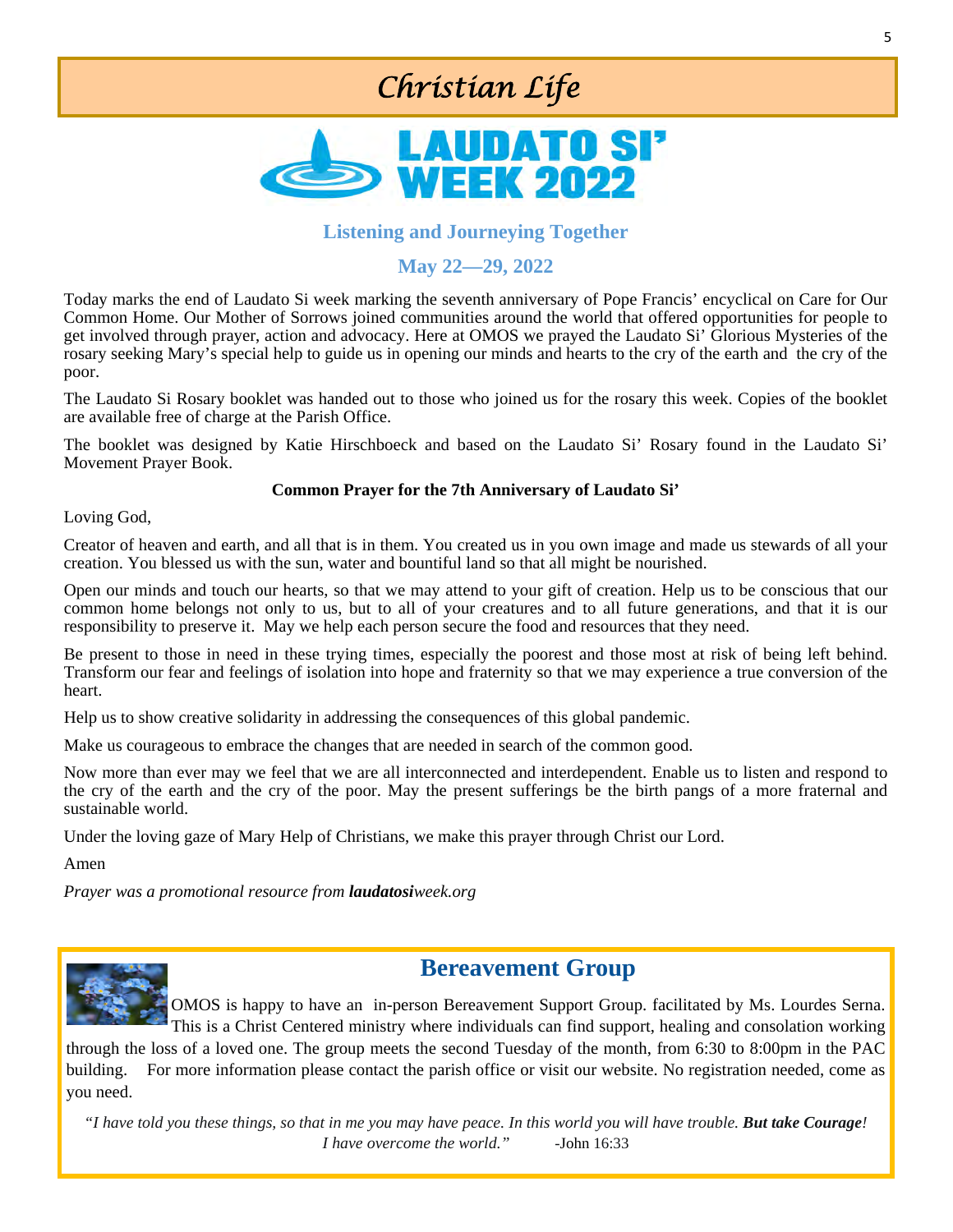## *Liturgy at a Glance!*

*Lyn Bulski at 520-305-3612 or lbulski@omosparish.org* 

### **Liturgy Update**

| June 4 | <b>Liturgy Commission Mtg 9am</b><br>Birthday of the Church<br>BIG celebration at 5:30pm<br><b>Mass</b> |
|--------|---------------------------------------------------------------------------------------------------------|
| June 5 | Pentecost Sunday                                                                                        |

**June 12** Most Holy Trinity

Questions or comments regarding OMOS liturgy? 520 305-3612 or lbulski@omosparish.org

### **Eternal rest grant unto her, O Lord**

*Paul Fiederer* 

*Paul Martinez*



### **Pray for those who seek healing**

Amariyah Rose Arana, Seth Carroll, Janice Dryden, Gladys Fraser, Eric Ismael Montoya, John Pacquet, Darren R, Angie Van Zuylen,

### **READINGS FOR THE WEEK**

| Monday:   | Acts 19:1-8; Ps 68:2-3ab, 4-5acd, 6-7ab;<br>Jn $16:20-33$                      |
|-----------|--------------------------------------------------------------------------------|
| Tuesday:  | Zep 3:14-18a; Is 12:2-3, 4bcd, 5-6;<br>Lk 1:39-56                              |
|           | Wednesday: Acts 20:28-38; Ps 68:29-30, 33-35a, 35bc-<br>36ab; Jn 17:11b-19     |
| Thursday: | Acts 22:30, 23:6-11; Ps 16:1b-2a, 5, 7-8.<br>9-10, 11; Jn 17:20-26             |
| Friday:   | Acts 25:13b-21; Ps 103:1-2, 11-12,<br>19-20ab; Jn 21:15-1921:20-25             |
| Saturday: | Acts 28:16-20, 30-31; Ps 11:4, 5, 7;<br>$Jn$ 21:20-25                          |
| Sunday:   | Acts 2:1-11; Ps 104:1, 24, 29-30, 31, 34;<br>1 Cor 12:3b-7, 12-13; Jn 20:19-23 |

# Come Holy Spirit!



Come, celebrate the birthday of the Church! Saturday, June 4 at 5:30pm Wear your red and let's fill our church with the colors of Pentecost!! Readings and songs in many languages! Unity in our diversity!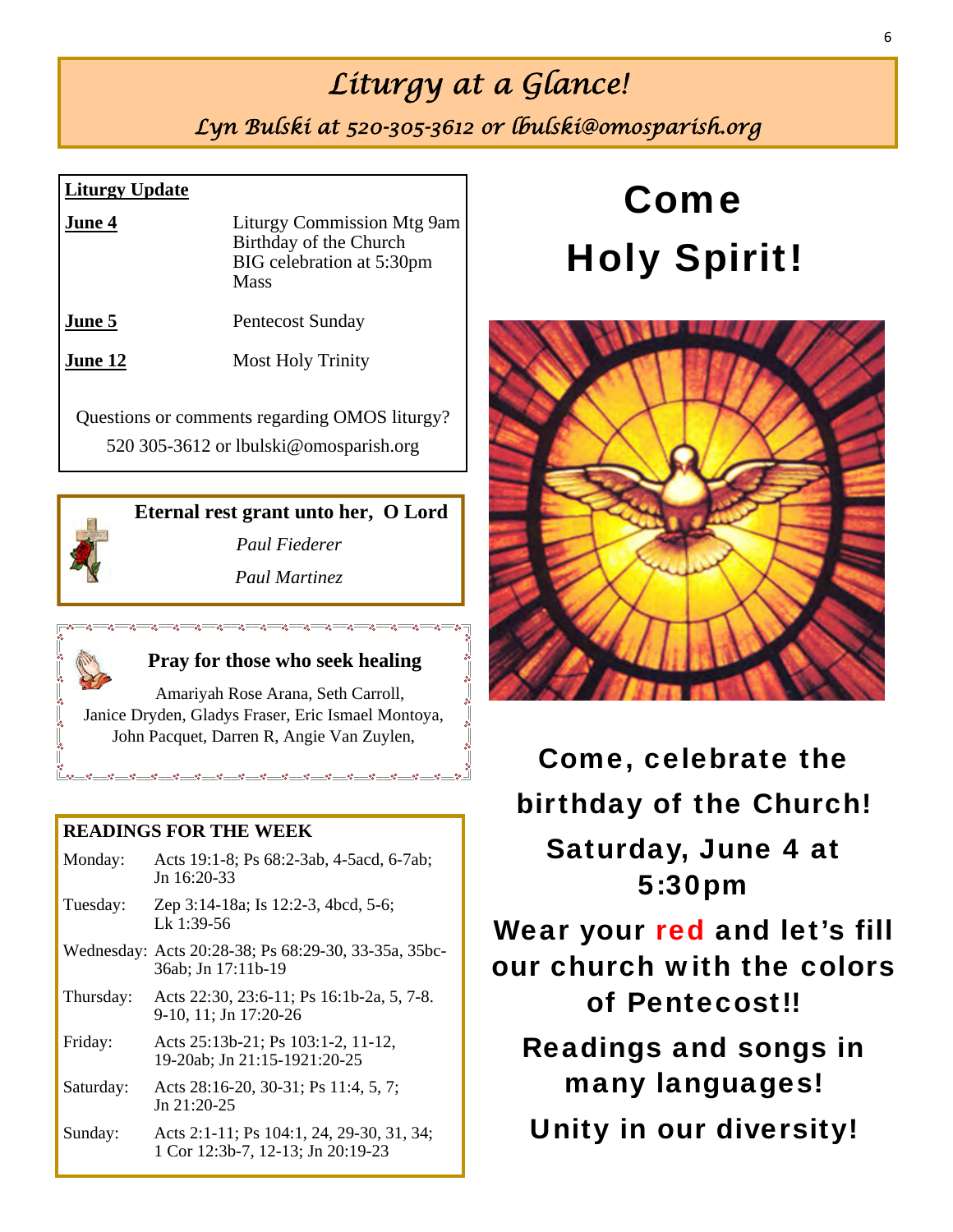# *Liturgy at a Glance!*

*Lyn Bulski at 520-305-3612 or lbulski@omosparish.org* 

### **EUCHARISTIC ADORATION**



The Blessed Sacrament is exposed in the Cenacle Chapel each Tues-Thurs-Fri from 7am to 7pm and on Wednesdays from 7am-6pm

### **Available Hours of Adoration**

Tuesdays: 9am, 11am, 3pm, 4pm, 6pm Wednesdays: 12pm, 1pm, 2pm, 4pm Thursdays: 9am, 12pm, 4pm, 5pm Fridays: 10am, 11am, 6pm

Please sign up for any available hour. Sign up sheets are located right outside the door of the Cenacle Chapel.

## Loving Ministers



beautiful all year long!!

*Marcelina, Debbie, Mary and Rosie!* 

THANK YOU to Elisa Rocha who kept our altar linens fresh and clean and to Hailey Stegehuis who will be taking over for Elisa!

**Loving ministers are needed to keep our priest and altar server albs and vestments fresh and clean. Please contact Lyn at lbulski@omosparish.org or 520 305-3612.** 

## **Assisted Listening Devices Available**

- · Loop & receiver works with older T-Coil hearing aids
- Earpiece & receiver no hearing aid required
- **Call Parish Office to** reserve









**Anointing of the Sick** 

The Sacrament of the Anointing of the Sick will take place on Wednesday, June 1st at the 6:30 pm Mass.

From the United States Conference of Catholic Bishops: In the Church's Sacrament of Anointing of the Sick, through the ministry of the priest, it is Jesus who touches the sick to heal them from sin – and sometimes even from physical ailment. His cures were signs of the arrival of the Kingdom of God. The core message of his healing tells us of his plan to conquer sin and death by his dying and rising.

The Rite of Anointing tells us there is no need to wait until a person is at the point of death to receive the Sacrament. A careful judgment about the **serious nature of the illness** is sufficient.

When the Sacrament of Anointing of the Sick is given, the hoped-for effect is that, if it be God's will, the person be physically healed of illness. But even if there is no physical healing, the primary effect of the Sacrament is a spiritual healing by which the sick person receives the Holy Spirit's gift of peace and courage to deal with the difficulties that accompany serious illness or the frailty of old age.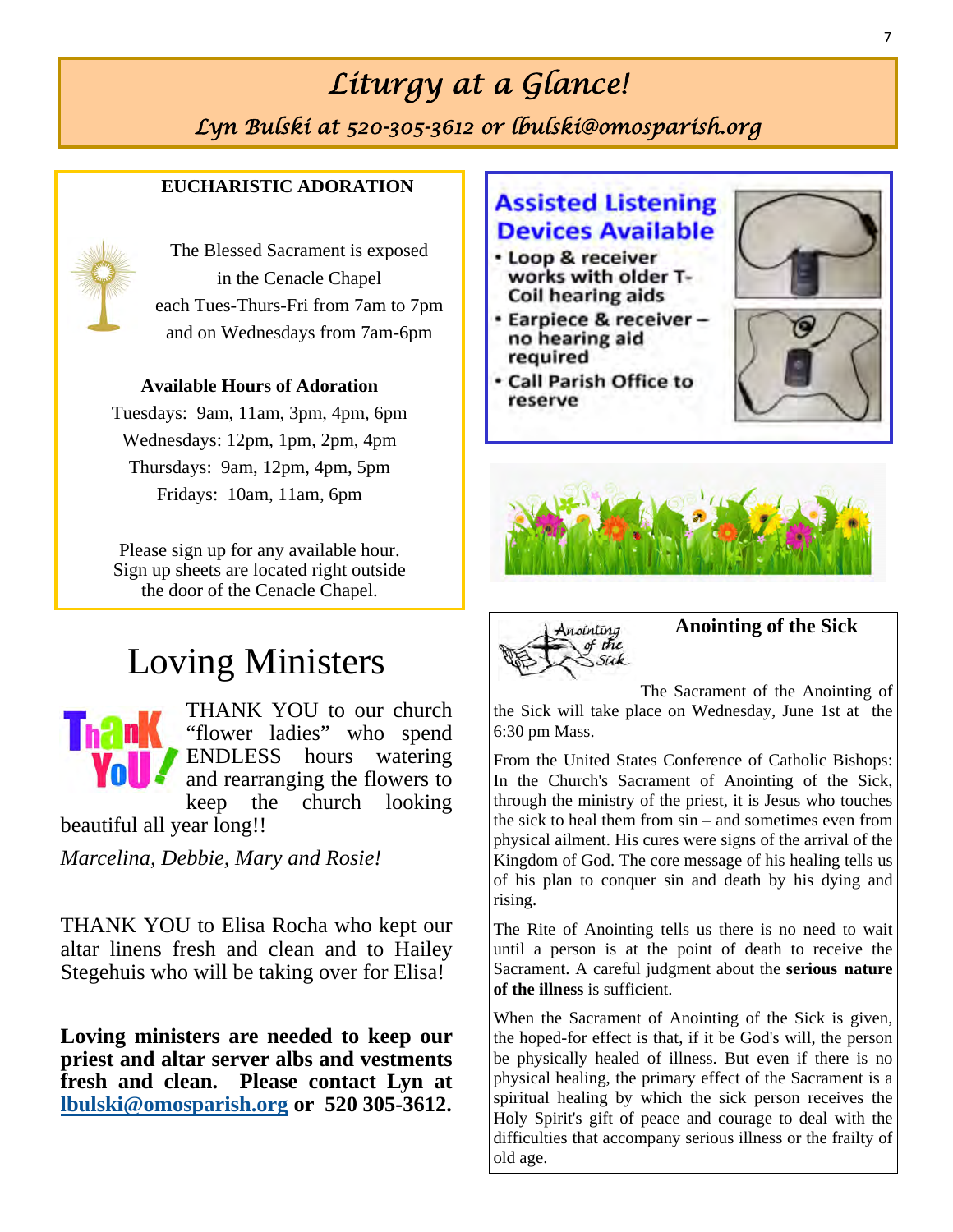## *Ministerios Hispanos*

Grupo de Oración San Juan Pablo II

Los invita cordialmente

**Todos los lunes** 7:00 pm a 9:00 pm

En el comedor del PAC

"Unete con nosotros a compartir la palabra de Dios que sana, libera y restaura el alma"

### **LECTURAS DE LA SEMANA**

- Lunes: Hch 19:1-8; Sal 68:2-3ab, 4-5acd, 6-7ab; Jn 16:20-33
- Martes: Sof 3:14-18a; Is 12:2-3, 4bcd, 5-6; Lc 1:39-56
- Miércoles: Hch 20:28-38; Sal 68:229-30, 33-35a, 35bc-36ab; Jn 17:11b-19
- Jueves: Hch 22:30, 23:6-11; Sal 16:1b-2a, 5, 7-8. 9-10, 11; Jn 17:20-26
- Viernes: Hch 25:13b-21; Sal 103:1-2, 11-12, 19-20ab; Jn 21:15-1921:20-25
- Sábado: Hch 28:16-20, 30-31; Ps 11:4, 5, 7; Jn 21:20-25
- Domingo: Acts 2:1-11; Ps 104:1, 24, 29-30, 31, 34; 1 Cor 12:3b-7, 12-13; Jn 20:19-23



**Parroquia San Cirilio de Alejandra Te Invita Retiro de Mujeres** 

 **El Espiritu Santo Los Guiara Hasta La Verdad Plena Jn 16:13**

> **8:30 am - 6:30 pm Sábado, 11 de Junio, 2022 Donativo: \$10 dlls**

Padres: Ricardo Campos y Paul Hansen, O Carm *Grupo– Monte Sinaí*  Habra venta de comida Se requiere cubrebocas

Para informacion (520) 795-1633 o (520) 795-1036 Lugar: 4725 E Pima St, Tucson, AZ 85712

## **Parroquia San Cirilio de Alejandra Te Invita**

**Retiro de Hombres** 

**El Espiritu Santo Los Guiara Hasta La Verdad Plena Jn 16:13**

> **8:30 am - 6:30 pm Domingo, 12 de Junio, 2022 Donativo: \$10 dlls**

Padres: Ricardo Campos y Edgar Lopez *Grupo– Llama de Amor*  Grupo limitado-No Niños

Para informacion (520) 795-1633 o (520) 795-1036 Lugar: 4725 E Pima St, Tucson, AZ 85712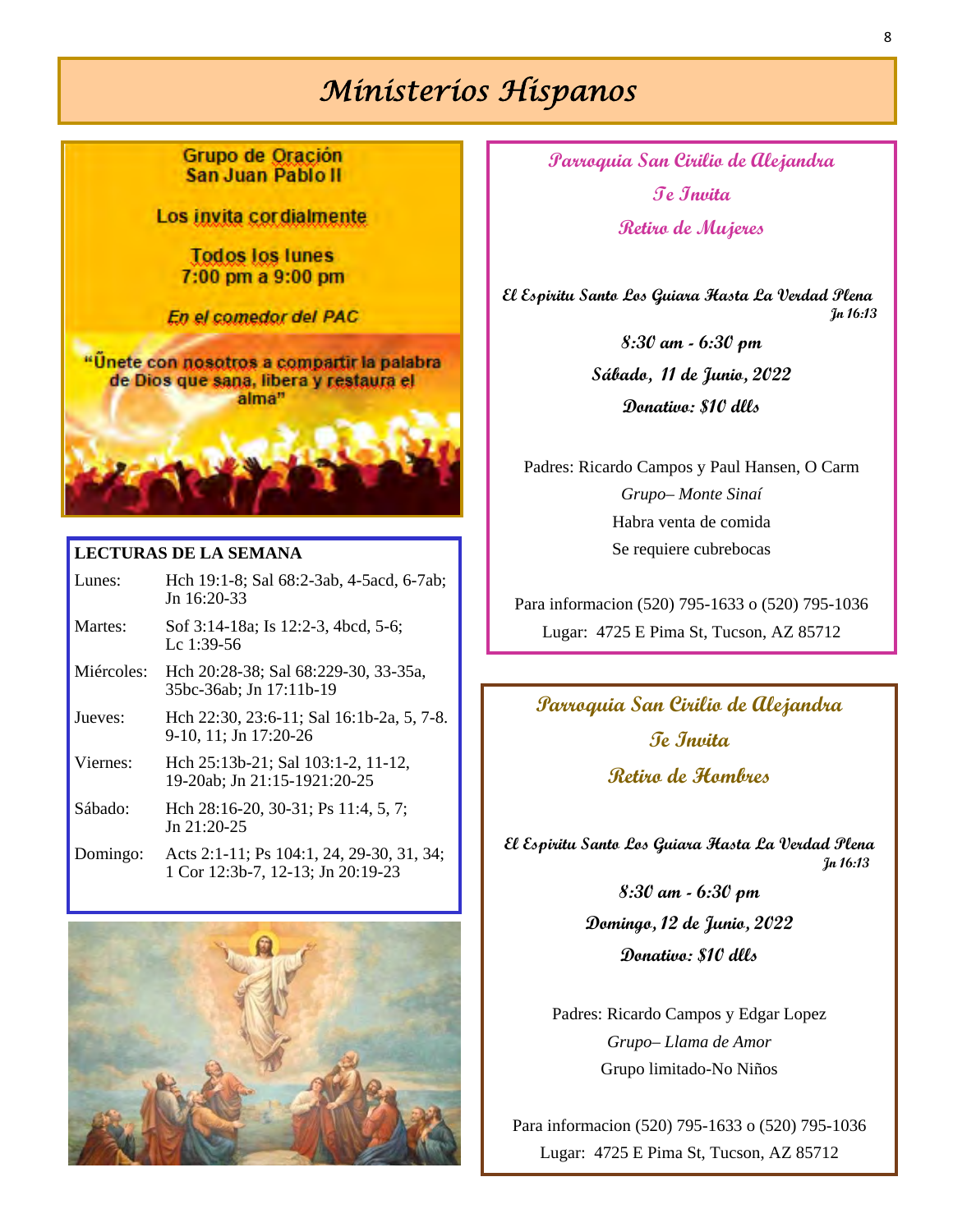## *Announcements*



### **TOGETHER IN HOPE AND CHARITY**



*JUNTOS EN LAS ESPERANZA Y CARIDAS* 

### **2022 ANNUAL CATHOLIC APPEAL**  *2022 CAMPAÑA CATÓLICA ANUAL*

Make your donation today:

\* Text ACA to 41444

\*Go online to www.cathfnd.org/donate

\*Call 520-838-2504

 $*$  Mail check to  $\cdot$ 

Catholic Foundation for the Diocese of Tucson

Annual Catholic Appeal

P O Box 29200

Phoenix, AZ 85038‐9200

### **There is Power in the Name of Jesus**

*Retreat Day for Men and Women with Catholic Lay Evangelist-Jesse Romero* 

**Saturday-June 4th** 

**9:00 am - 5:30 pm** 

**St. Joseph Catholic Church** 

**215 S Craycroft-Tucson** 

Today we face enormous spiritual and moral challenges and need to be ready and equipped to defend the truth found in God's word and to stand up to the spiritual warfare that confronts us. Jessie Romero is an engaging speaker with a "preaching style that will wake us up" and shares "Catholic teaching that is guaranteed to strengthen, edify and fortify us with a deeper love for God."

Join us for this spirit filled day of praise and worship, Holy Spirit power and God's healing touch!

**\$25 per person will include lunch and retreat materials. Doors open at 8:15 am. Retreat will conclude with Mass.** 

**You must register to attend-visit vine of grace.org or call 520-631-1408.**



Jesus says "I give you a new commandment: love one another." Learn marriage encounter how to love your spouse more on the next Worldwide Marriage Encounter

Experiences on August 13-14 and Oct 1-2. To apply and for more information please go to wwmearizona.com.



### **Knights of Columbus Rosary**

The Knights of Columbus Regina Cleri council  $\frac{1}{2}$  5133 is inviting parishioners of Our Mother of Sorrows to join in a

prayerful Sunday afternoon, June 5, 2022. Chaplet of Divine Mercy and Rosary crusade prayer will be hosted by Ron and Judy Marcischak at Regina Cleri council at 1330 S Mountain View Ave Tucson, AZ 85711. Prayers will start at 3:00 PM. Father Peyton once said *" The Family that prays together stays together "* 

Bring your favorite dish to share for a small gathering after the prayers.

## *School*

### **Thank you for supporting the annual OMOS School Raffle**

We would like to thank all those who participated in the OMOS School Raffle this year. The raffle benefits the general fund to help in offsetting the cost to educate a child here at OMOS.

Your support was most appreciated.!!



### **Enrolling Students for 2022-2023 School Year!**

Our Mother of Sorrows is currently enrolling students for the 2022-2023 School year. Scholarships are still available. If interested in enrolling your student, schedule a tour with the main office today, 520-747-1027 info@omosschool.com